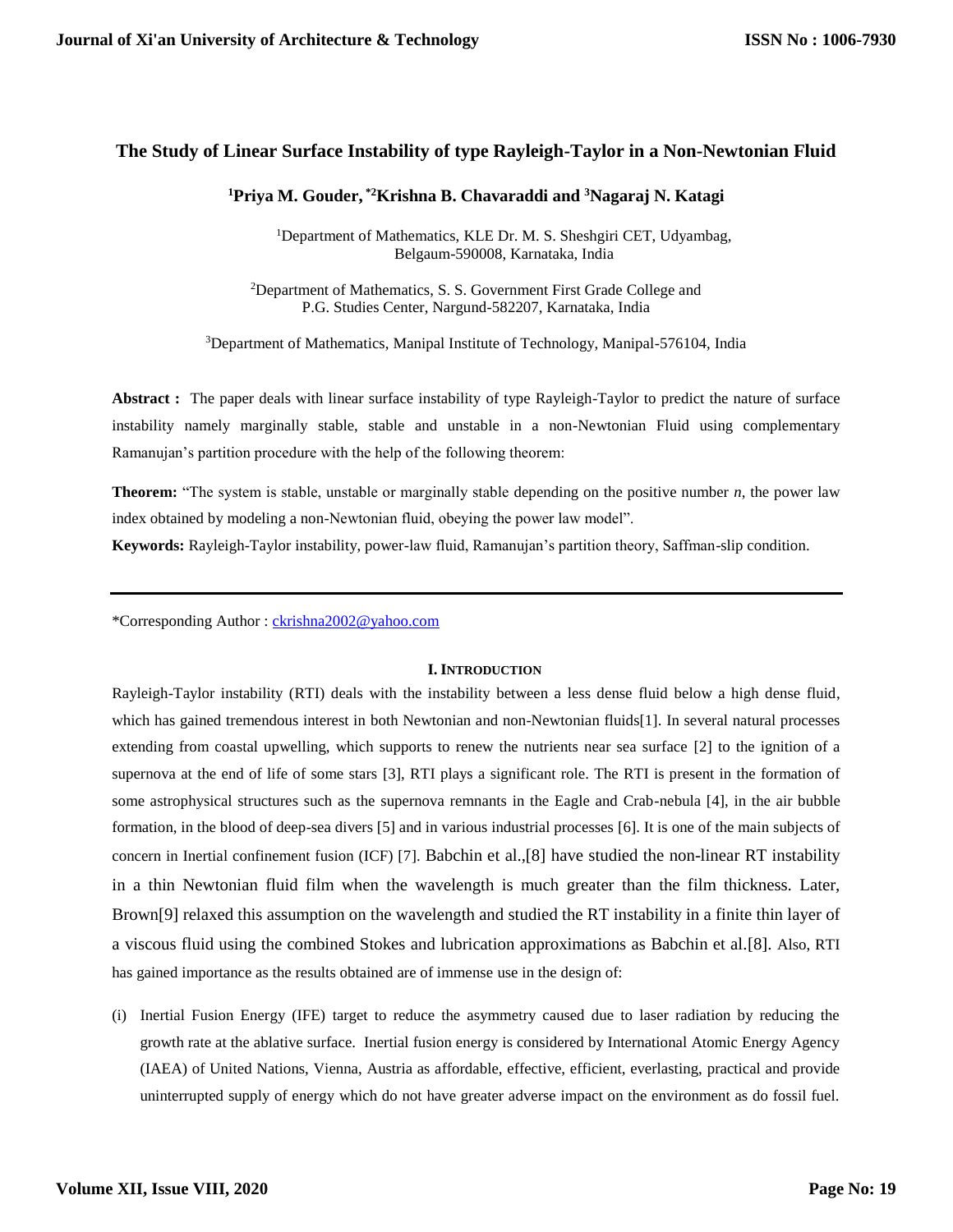For efficient extraction of fusion energy, it is essential to control RTI at the ablatively accelerated IFE targets. This RTI is one of the physical mechanisms limiting the performance of laser fusion target and hence additional mitigation of RTI growth rate to achieve high gain in IFE target is needed. Mechanisms like gradual variation of density instead of abrupt change, compression of fluid duct to laser impinge and target shell with porous foam have been generally used by different nuclear scientists to reduce the growth rate. Of these, the work of Takabe et al [10] of Japan is considered as effective mechanism to reduce the growth rate. Using compression effect resulting from laser radiation, Takabe et al [10] have shown that the maximum growth rate was reduced to 45% of the classical value and is called Japanese Takabe model. The work (See Rudraiah [11]) has proposed a mechanism of providing a nano-structured smart material lining at the ablative surface of IFE target and shown that the maximum growth rate has been reduced to 78.5% of the classical value. This reduction due to nanostructured smart lining is much greater and efficient than 45% reduction shown by Takabe et al [10]. The work on this is to improve the efficiency by using the external constraints of magnetic field and /or Coriolis force, electric field in a poorly conducting fluid, non-Newtonian fluid and so on( see Rudraiah[12,13]).

### **(ii) Coronary artery disease (CAD):**

Recently in CAD, bypass surgery is replaced by laser surgery. The high intensity laser no 14the walls of the endothelium. To overcome this erosion there is a need to reduce the growth rate of this surface instability mainly of the RTI type. This understanding of nature of RTI in a non-Newtonian fluid is essential as the blood in the arteries is regarded as non-Newtonian fluid bounding the porous nature of endothelium.

#### **(iii) Synovial Joints:**

Another example where surface instabilities play a significant role is the synovial joints, which are freely movable joints. They consist of an articulate cartilage (CA) which is a two-phase deformable porous material having fixed electrical charges embedded in the tissue and a positively charged liquid (see Rudraiah et al [14,15]) and the synovial fluid (SF) which in general is a non-Newtonian fluid having viscosity 1000 times that of water. One of the causes for degenerative changes, evolving through Osteoarthritis due to old age, Traumatic arthritis due to injuries, Rheumatoid arthritis due to diseases, is due to surface instabilities of the type RTI occurring at the interface between CA and SF. Since the CA is a fluid saturated porous media lining the SF, the effective design of artificial joints there is a need to understand the nature of surface instability at the cartilage lined with the non-Newtonian nature of SF.

The RTI of inviscid, electrically conducting compressible fluid layer of finite thickness in the presence of magnetic field has being investigated by Vijayalakshmi[16]. The linear growth rate for the instability that occurs when the density in the region above the interface is greater than that of fluid below is calculated, by solving the linear eigenvalue problem obtained using the normal mode analysis. This problem has been solved separately in both the regions filled with constant temperature, ideal polytrope exponentially stratified electrically conducting fluids and the eigen frequencies are obtained by using the kinematic and dynamic pressure matching conditions at the interface. Thus, we have obtained the solution of the eigenvalue problem for the frequencies and investigated its dependence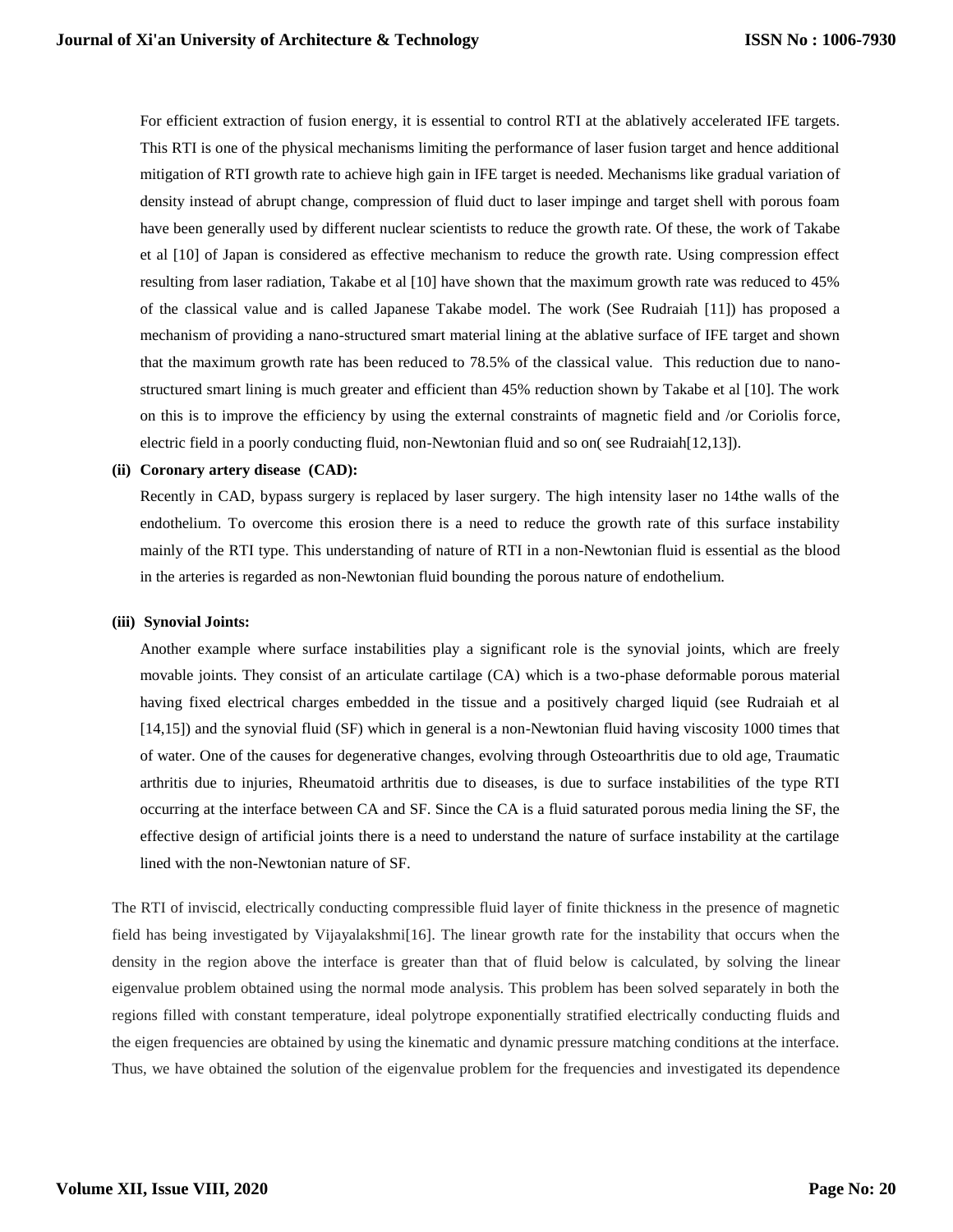on the wave number *k* and other parameters. The main objective of this paper is study the nature of RTI in a non-Newtonian fluid using complementary Ramanujan's partition theory.

## **II. MATHEMATICAL FORMULATION**

To study the nature of surface instability of the RTI type we consider a two-dimensional configuration shown in the Figure 1.



**Figure 1: Physical Configuration** 

It consists of a lighter non-Newtonian incompressible fluid in region-1 and a non-Newtonian heavy fluid saturated in porous layer in region-2. The non-Newtonian fluid is modeled as power law fluid. The Cartesian co-ordinate system aligned with the plane describes power-law fluid, *x* points in horizontal direction and *y* is vertical to it. The fluid properties of two layers are different; we use subscripts to distinguish them as  $\rho_1$  and  $\rho_2$  which denote densities in upper and lower fluids respectively. The system involves two semi-infinite inviscid, incompressible power-law fluids differentiated by an interface in the existence of fluid porous layer. Since gravity is present; the effective acceleration is in the positive *y*- direction (upwards). Therefore, light fluid (region-1) thrusts on heavy fluid (region- $2)$ .

## **2.1. LINEAR RTI USING COMPLEMENTARY RAMANUJAN'S PARTITION**

Since the flow in region - 2 is heavy and creeping, we assume that it is almost static. Further, following Rudraiah et al[15], we assume the flow in region-1 obeys combined lubrication and Stokes approximations and hence the basic equations for region-1 are:

$$
\frac{\partial p}{\partial x} = \frac{\partial}{\partial y} \left( K \left| \frac{\partial u}{\partial y} \right|^{n-1} \frac{\partial u}{\partial y} \right) \tag{1}
$$

$$
\frac{\partial p}{\partial y} = 0\tag{2}
$$

$$
\frac{\partial u}{\partial x} + \frac{\partial v}{\partial y} = 0
$$
 (3)

where  $K$  is the consistency index,  $(u, v)$  are the horizontal and vertical components of velocity and  $p$  is the pressure. Using the following Boundary and Surface Conditions these equations can be solved. The Saffman[17]- slip condition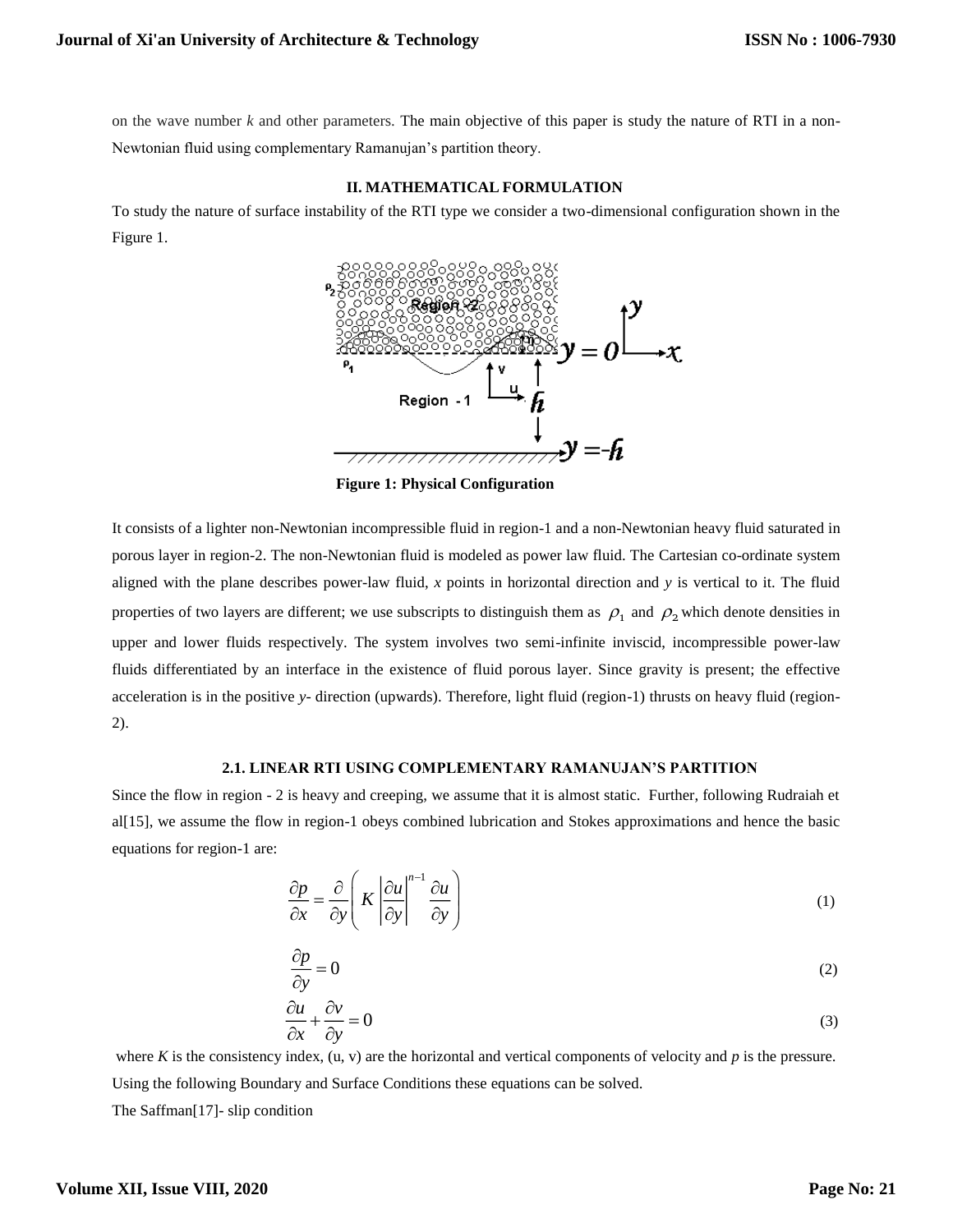$$
\frac{\partial u}{\partial y} = -\frac{\alpha u}{\sqrt{k}} \text{ at } y=0
$$
\n(4)

The no-slip Condition

$$
u = v = 0 \text{ at } y = -h \tag{5}
$$

The normal-stress Condition

$$
p = \delta \eta - \gamma \frac{\partial^2 \eta}{\partial x^2} \text{ at } y = 0
$$
 (6)

where  $\delta = (\rho_2 - \rho_1)g$ ,  $\eta$  is the interface elevation and  $\gamma$  is the surface tension. Also, the kinematic Condition

$$
\frac{\partial \eta}{\partial t} + u \frac{\partial \eta}{\partial x} = v(0) \tag{7}
$$

In this part, we consider linear stability and hence Eq.(7) takes the form

$$
\frac{\partial \eta}{\partial t} = v(0) \tag{8}
$$

The solution of (1) satisfying the condition (4) and (5) is

$$
u = \left(\frac{P}{K}\right)^{\frac{1}{n}} \frac{n}{(n+1)} \left[ (-h)^{\frac{n+1}{n}} - \frac{(-h)^{\frac{n+1}{n}}}{(1+\alpha\sigma)} \left(1 - \alpha\sigma\left(\frac{y}{h}\right)\right) \right] \tag{9}
$$

where  $\sigma = \frac{h}{\sqrt{h}}$  $\sigma = \frac{d\mu}{\sqrt{k}}$  which appears in Eq.(4) when we made it dimension by using the length scale *h* in *y* and

$$
P=\frac{\partial p}{\partial x}.
$$

Integrating (3) w.r.t *y* from  $-h$  to 0, and using (5), we get

$$
v(0) = -\int_{-h}^{0} \frac{\partial u}{\partial x} dy = \frac{n}{(n+1)K^{\frac{1}{n}}} \frac{\partial}{\partial x} (p)^{\frac{1}{n}} (-h)^{\frac{2n+1}{n}} \left[ \frac{2+\alpha\sigma}{1+\alpha\sigma} - \frac{n}{2n+\alpha} \right]
$$
(10)

we can write

$$
(P)^{\frac{1}{n}} = \left(\frac{\partial p}{\partial x}\right)^{\frac{1}{n}} = \left(\frac{\partial p}{\partial x}\right)^{\frac{1-n}{n}} \frac{\partial p}{\partial x}
$$

Following Rudraiah et al (2000) we approximate

$$
(P)^{\frac{1}{n}} = b(n)\frac{\partial p}{\partial x} + c(n) \tag{11}
$$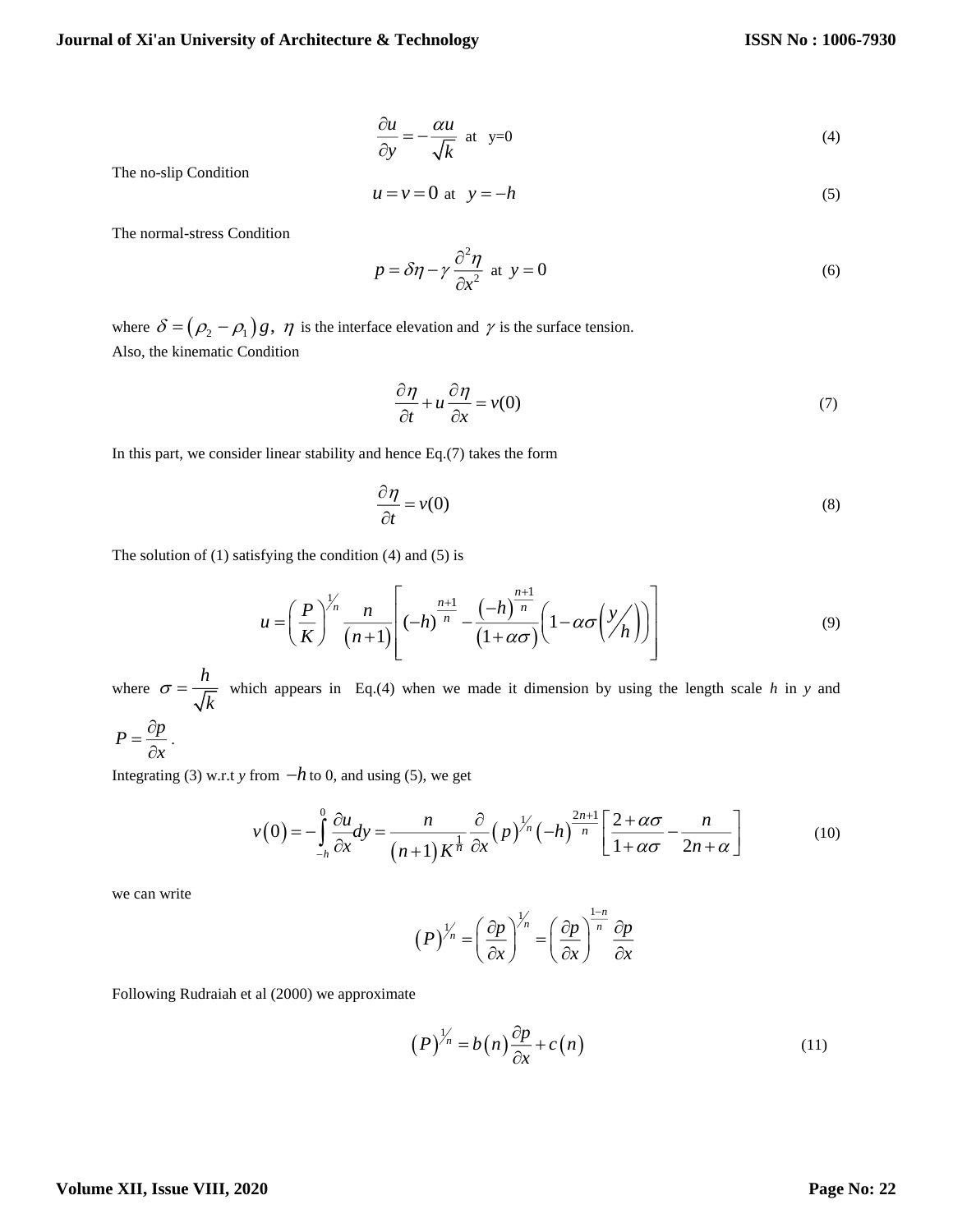where the fitting constants  $b(n)$  and  $c(n)$  are assumptions of power law index as well as normal stress rate. Using (11) then equation (10) becomes

$$
v(0) = -\frac{n}{(n+1)K^{\frac{1}{n}}}b(n)\frac{\partial^2 p}{\partial x^2}(-h)^{\frac{2n+1}{n}}\frac{(2+2n+\alpha\sigma)}{2(2n+1)(1+\alpha\sigma)}
$$
(12)

Using (12) and (16), equation (8), becomes

quation (8), becomes  
\n
$$
\frac{\partial \eta}{\partial t} = -\frac{nb(n)}{(2n+1)K^{\frac{1}{n}}}(-h)^{\frac{2n+1}{n}} \left[ -\delta \frac{\partial^2 \eta}{\partial x^2} - \gamma \frac{\partial^4 \eta}{\partial x^4} \right] \frac{(2n+2+\alpha\sigma)}{2(2n+1)(1+\alpha\sigma)}
$$
\n(13)

Assuming perturbation of the form

$$
\eta = \eta_0 \exp\left(\omega t + i\ell x\right) \tag{14}
$$

where  $\omega = \omega_r + i\omega_1$ ,  $\frac{\omega_r}{\omega}$  is the phase velocity and  $\omega_i$  is the growth rate. Then (13), using (14), takes the term ocity and  $\omega_i$  is the growth rate. Th<br>  $\frac{1}{n}$   $\frac{1}{(h)}$   $2n + \frac{1}{n}$   $\frac{(2n + 2 + \alpha \sigma)}{n}$   $\ell^2$ 

$$
+ i\omega_1, \frac{\omega_r}{\ell}
$$
 is the phase velocity and  $\omega_i$  is the growth rate. Then (13), using (14), takes the term  

$$
\omega = \frac{n}{(2n+1)K^{\frac{1}{n}}} (-1)^{\frac{3n+1}{n}} (h)^{2n+\frac{1}{n}} \frac{(2n+2+\alpha\sigma)}{2(n+1)(1+\alpha\sigma)} \ell^2 (\delta - \gamma \ell^2)
$$
(15)

Making this dimensionless, using

$$
\omega^* = \frac{\omega}{b(n)\delta} \left(\frac{K}{\lambda}\right)^{\frac{1}{n}}, \quad h^* = \frac{h}{\lambda}, \quad \ell^* = \ell\lambda, \quad \lambda = \sqrt{\frac{\gamma}{\delta}}, \quad x^* = \frac{x}{h}, \quad y^* = \frac{y}{h}
$$
\n<sup>(16)</sup>

where the asterisks  $(*)$  denote dimensionless quantities. Equation (15), using (16) and neglecting asterisks for simplicity, we get

$$
\omega = \frac{n}{(2n+1)} \left(-1\right)^{\frac{3n+1}{n}} h^{\frac{2n+1}{n}} \frac{\left(2n+2+\alpha\sigma\right)}{2\left(n+1\right)\left(1+\alpha\sigma\right)} \ell^2 \left(1-\ell^2\right) \tag{17}
$$

when  $\sigma = 0$ , implying absence of porous lining the growth rate  $\omega_1$ , for non-Newtonian fluid, from (17) is

$$
\omega_1 = \frac{n}{(2n+1)} \left(-1\right)^{\frac{3n+1}{n}} h^{\frac{2n+1}{n}} \ell^2 \left(1 - \ell^2\right) \tag{18}
$$

which is the same as the one given by Rudraiah et al[15]. Further when  $n = 1$  implying Newtonian fluid in the presence of porous lining, the growth rate,  $\omega_2$ , from, (17), is

$$
\omega_2 = \frac{h^3}{12} \frac{(4+\alpha\sigma)}{(1+\alpha\sigma)} \ell^2 (1-\ell^2)
$$
\n(19)

This is the same as the one given by Rudraiah[11]. Similarly, in the absence of porous lining with Newtonian Fluid (i.e., n=1), the growth rate,  $\omega_3$ , either from (17) or from (19) is

## **Volume XII, Issue VIII, 2020**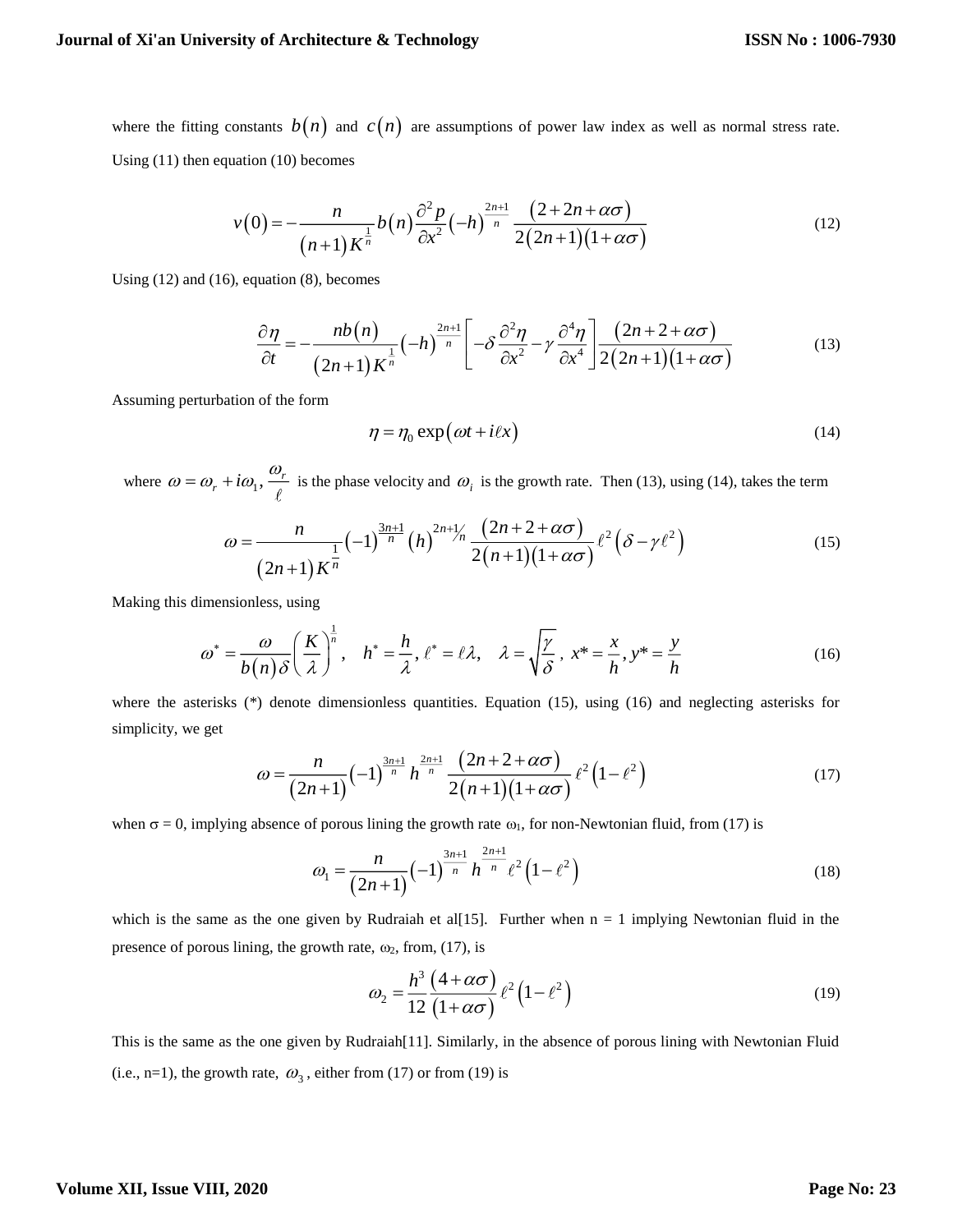$$
\omega_3 = \frac{h^3}{3} \ell^2 \left( 1 - \ell^2 \right) \tag{20}
$$

which is same as the one given by Brown<sup>[9]</sup> for Newtonian fluid in the absence of Porous lining.

#### **III. NATURE OF STABILITY USING COMPLEMENTARY RAMANUJAN'S PARTITION THEOREM**

In non-Newtonian Fluid satisfying the power law model there exists two types of fluids namely pseudo-plastic for which  $n < 1$  and dilatant for which  $n > 1$  (see Rudraiah and Kaloni<sup>[18]</sup>). We note that the dispersion relation (17) is valid for both pseudo-plastic and dilatant fluids. Also the nature of stability, namely magically (or neutrally) stable implying real part of  $\omega$ , that is  $\omega_r$  is zero, stable for  $\omega_r < 0$  and unstable for  $\omega_r > 0$ , will depend on the values

of *n* in  $\left(-1\right)^{\frac{3n+1}{n}}$  $1)^{\frac{3n}{n}}$ *n* +  $-1$ ) <sup>n</sup> appearing in (17). This is established in the following complimentary Ramanujan's Partition theorem.

## **Complimentary Ramanujan's Partition Theorem:**

The system is marginally stable, unstable or stable depending on the values of *n*.

**Proof:** Let

$$
\omega = \left(-1\right)^{\frac{3n-1}{n}} = \left(-1\right)^{3+\frac{1}{n}} = -\left(-1\right)^{\frac{1}{n}} = e^{\frac{i^{\frac{\pi}{n}}}{n}} \tag{21}
$$

then, Re  $\omega = \omega_r = -\cos \frac{\pi}{n}$  $\omega = \omega_r = -\cos \frac{\pi}{r}$ . Hence, the following situations arise.

*Case 1*: From (21),  $\omega_r = 0$  iff  $\frac{\pi}{n}$  $\frac{\pi}{n} = (2m+1) \frac{\pi}{n}$  $\frac{\pi}{2}$ , where m = 0, 1, 2, 3, 4 ...

That is,

$$
n \in \left\{ \frac{2}{2m+1}, \text{ for } m = 0, 1, 2, 3, \dots \right\}
$$

That is, iff  $n \in \left\{2, \frac{2}{3}, \frac{2}{5}, \frac{2}{7}, \frac{2}{9}, \dots \right\}$  $n \in \{2, 2, 2, 2, 2, 2, \ldots\}$  $\in \left\{2, \frac{2}{3}, \frac{2}{5}, \frac{2}{7}, \frac{2}{9}, \dots \right\}$ 

Pictorially,  $\omega_r = 0$  at the points in the following Figure 2.

Figure 2: Values of *n* for which the system is marginally stable

*Case 2*: From (21),  $\omega_r > 0$  iff  $\cos \frac{\pi}{2} < 0$ *n*  $\frac{\pi}{\pi}$  < 0.

That is, iff  $\frac{\pi}{2} + 2\pi m < \frac{\pi}{2} < \frac{3\pi}{2} + 2$  $\frac{n}{2} + 2\pi m < - < - + 2m$ *n*  $\frac{\pi}{2}$  + 2 $\pi$ m <  $\frac{\pi}{2}$  <  $\frac{3\pi}{2}$  + 2 $m\pi$ .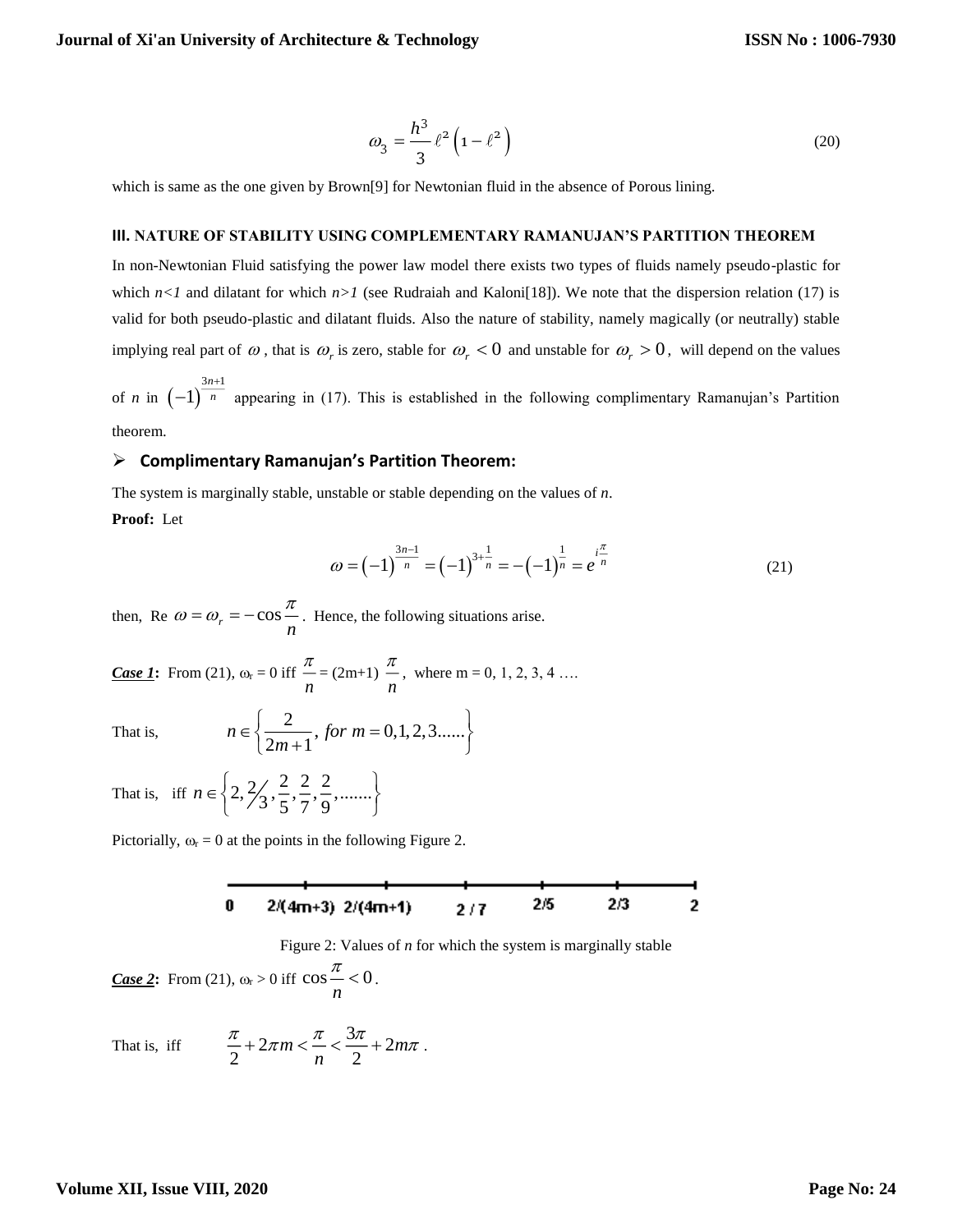That is iff 
$$
\frac{2}{4m+3} < n < \frac{2}{2m+1}
$$

That is, iff

$$
n \in \left(\frac{2}{4m+1}, \frac{1}{2m}\right) \cup \left(\frac{1}{2m+2}, \frac{2}{4m+3}\right), \quad m = 0, 1, 2, 3
$$

That is, if

$$
\text{If} \qquad n \in \left\{ \left( \frac{2}{3}, 2 \right) \cup \left( \frac{2}{7}, \frac{2}{5} \right) \cup \left( \frac{2}{11}, \frac{2}{9} \right) \cup \dots \cup \left( \frac{2}{4m+3}, \frac{2}{4m+1} \right) \dots \right\}
$$

Pictorially,  $\omega_r > 0$  in the open intervals indicated by (++++) in the following Figure 3.

Figure 3: Values of *n* for which the system is unstable

*Case* 3: From (21),  $\omega_r < 0$  iff  $\cos \frac{\pi}{r} > 0$ *n*  $\frac{\pi}{\pi} > 0$ . That is iff  $2m\pi \leq \frac{\pi}{2} < 2m + \frac{\pi}{2}$  or  $2m\pi + \frac{3\pi}{2} < \frac{\pi}{2} \leq 2(m+1)$  $m\pi \leq -\frac{2m+1}{2}$  or  $2m\pi + \frac{2}{2}$   $\leq -\frac{2}{n}$   $\leq 2(m)$ *n n*  $\pi \leq \frac{\pi}{2} < 2m + \frac{\pi}{2}$  or  $2m\pi + \frac{3\pi}{2} < \frac{\pi}{2} \leq 2(m+1)\pi$ That is, iff  $n \in \left(\frac{2}{4m+1}, \frac{1}{2m}\right) \cup \left(\frac{2}{2m+2}, \frac{2}{4m+3}\right), m = 0, 1, 2, 3, \dots$ *m* + 1 2*m* / \2*m* + 2 4*m*  $\in\left(\frac{2}{4m+1},\frac{1}{2m}\right)\cup\left(\frac{2}{2m+2},\frac{2}{4m+3}\right), m=$ That is, iff is, iff<br>  $(2, \infty) \cup \left(\frac{2}{5}, \frac{2}{4}\right) \cup \left(\frac{2}{9}, \frac{2}{8}\right) \cup .... \cup \left(\frac{2}{4m+5}, \frac{2}{4m+1}\right) \cup .... \cup ....$  $\left(\frac{2}{5},\frac{2}{4}\right) \cup \left(\frac{2}{9},\frac{2}{8}\right) \cup \dots \cup \left(\frac{2}{4m+5},\frac{2}{4m+1}\right)$ *n*  $\frac{2}{m+5}, \frac{2}{4m}$ at is, iff<br>  $\in (2,\infty) \cup \left(\frac{2}{5},\frac{2}{4}\right) \cup \left(\frac{2}{9},\frac{2}{8}\right) \cup ....\cup \left(\frac{2}{4m+5},\frac{2}{4m+1}\right) \cup ....\cup ....\left(\frac{2}{4},\frac{2}{3}\right)$ 2 2 2 2  $\left(\frac{2}{4}, \frac{2}{3}\right)$   $\cup$   $\ldots \left(\frac{2}{4m+5}, \frac{2}{4m+3}\right)$   $\cup$   $\ldots$ That is  $n \in (2, \infty) \cup \left( \frac{2}{5}, \frac{2}{3} \right) \cup \left( \frac{2}{9}, \frac{2}{7} \right) \cup ... \cup \left( \frac{2}{4m+5}, \frac{2}{4m+3} \right) \cup ...$ *m m*  $(2\ 2) (2\ 2) (2\ 2) (2\ 2)$  $\in (2, \infty) \cup \left(\frac{1}{5}, \frac{1}{3}\right) \cup \left(\frac{1}{9}, \frac{1}{7}\right) \cup ... \cup \left(\frac{1}{4m+5}, \frac{1}{4m+3}\right) \cup$ **Note** :  $\left(\frac{2}{2}, \frac{2}{2}\right) \cup \left(\frac{2}{2}, \frac{2}{2}\right) = \left(\frac{2}{2}, \frac{2}{2}\right)$  $\left(\frac{2}{5}, \frac{2}{4}\right) \cup \left(\frac{2}{4}, \frac{2}{3}\right) = \left(\frac{2}{5}, \frac{2}{3}\right) ...$ 2 2 2 2 2 2 2  $\left(\frac{2}{4m+5}, \frac{2}{4m+4}\right) \cup \left(\frac{2}{4m+4}, \frac{2}{4m+3}\right) = \left(\frac{2}{4m+5}, \frac{2}{4m+3}\right)$ 

Pictorially,  $\omega_r < 0$  in the open interval indicated by (- - - - ) in Figure 4.



Figure 4: Values of *n* for which the system is stable

#### IV. **CONCLUSION**

The dispersion relation (17), is computed for different vales of film thickness *h*, power law index *n* and the consistence parameter *K.* We found that the nature of dispersion relation is influenced by both the reciprocal of the